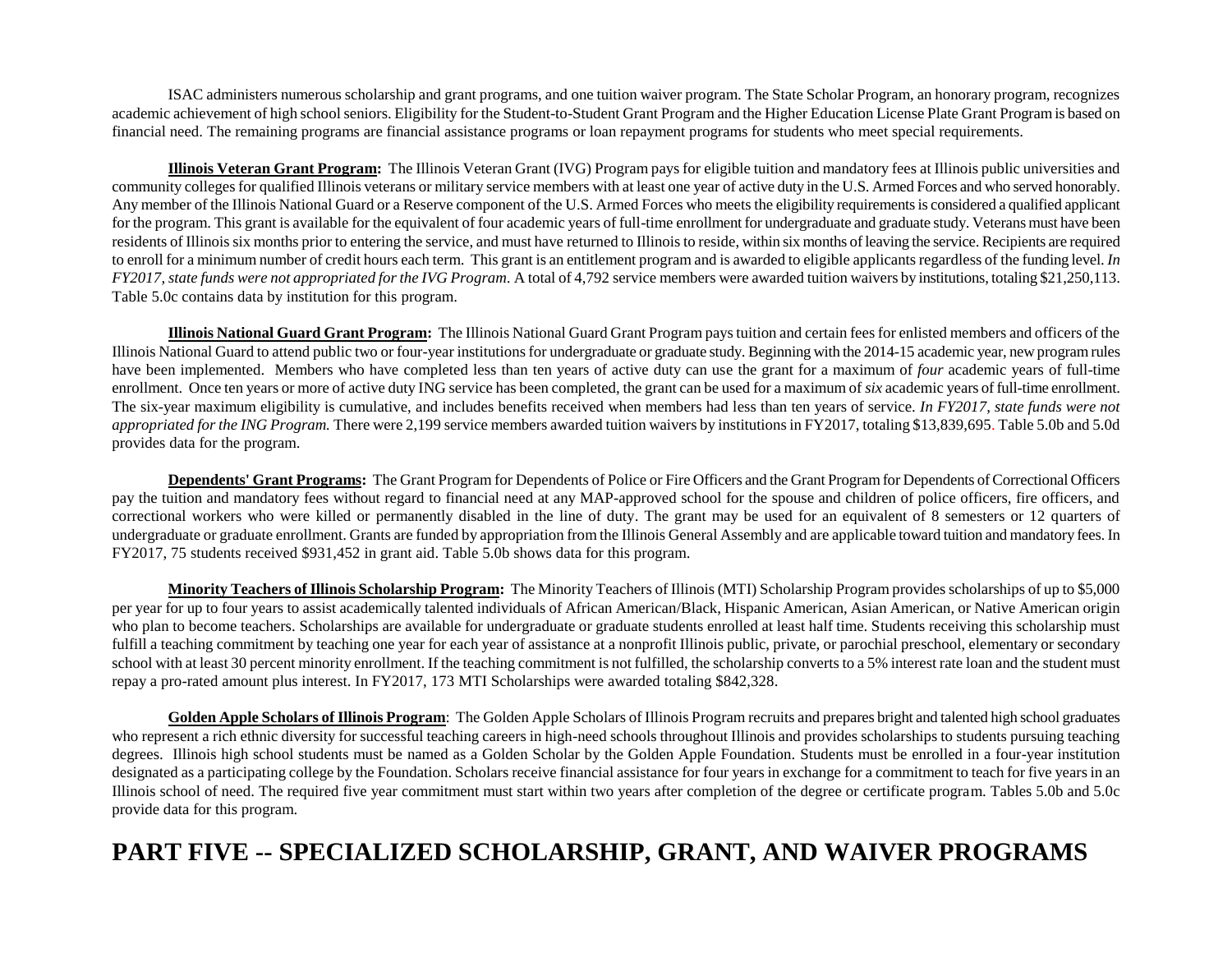(continued)

**Illinois Special Education Tuition Waiver Program:** The Illinois Special Education Teacher Tuition Waiver Program encourages current teachers and academically talented students to pursue careers in any area of special education as public, private, or parochial preschool, elementary or secondary school teachers in Illinois. Recipients must be seeking initial certification in any area of special education as undergraduate or graduate students. For non-teachers, students must be ranked in the upper half of their Illinois high school graduating class. Recipients are exempt from paying tuition and fees at an eligible institution for up to four calendar years. Recipients must fulfill a teaching requirement or repay funds received plus interest. Table 5.5 provides historical recipient data on the waiver program.

**Illinois Teachers Loan Repayment Program:** This program helps teachers who have served in low-income schools repay their student loans. Through the Illinois Teacher Loan Repayment Program, teachers who qualify for the federal Stafford Loan Cancellation for Teachers Program by teaching in an Illinois low-income school for 5 consecutive years can receive an additional matching grant up to \$5,000 to repay their student loan debt. Table 5.6 contains data on the program.

**Student-to-Student Grant Program:** The Student-to-Student Grant Program allows voluntary student contributions to be matched dollar-for-dollar, by ISAC, and paid to participating public universities and community colleges. Need-based grants are then made available to students who qualify. *This program has not received state funding since FY2011.* Table 5.0a and 5.0b provide historical data for this program.

**State Scholar Program:** Each year ISAC selects approximately ten percent of the high school graduates in Illinois to be State Scholars. These high school seniors are chosen based on ACT or SAT scores, the third semester prior to graduation class rank, class size, and unweighted Grade Point Average (GPA). The State Scholar program is a recognition-only program. Table 5.2 gives historical data on this program.

**Higher Education License Plate Program:** The Higher Education License Plate Program provides grants to students who attend Illinois colleges for which the special collegiate license plates are available. The Illinois Secretary of State issues the license plates and \$25 per each set of plates sold is used for grants for undergraduate students attending these colleges. Program grants may be used only for tuition and mandatory fees for two semesters or three quarters in an academic year. The number of grants and individual dollar amounts awarded are subject to sufficient annual appropriations by the Illinois General Assembly and the governor. Table 5.7 provides historical data on this program.

**Illinois Optometric Education Scholarship Program:** The Optometric Education Scholarship Programprovides scholarship assistance to encourage eligible students to pursue a graduate degree in optometry. The recipient must practice in Illinois as a licensed optometrist for a period of not less than one year for each year of scholarship assistance received. The recipient must also begin practicing optometry in Illinois within one year following completion of the academic program for which he or she was awarded the scholarship and practice on a continuous basis until the obligation is fully completed. If the requirement to practice optometry in Illinois is not fulfilled, the scholarship converts to a loan and the recipient must repay the entire amount of the scholarship prorated to the fraction of the obligation not completed, plus interest at a rate of 5 percent. Table 5.8 provides program data.

**Nurse Educator Loan Repayment Program:** In an effort to address the shortage of nurses and the lack of instructors to staff courses teaching nursing in Illinois, the Nurse Educator Loan Repayment Program encourages longevity and career change opportunities. The program is intended to pay eligible loans to add an incentive to nurse educators in maintaining their teaching careers within Illinois. The annual awards to qualified nurse educators may be up to \$5,000 to repay their student loan debt, and may be received for up to a maximum of four years. Recipients must be a U.S. citizen or eligible non-citizen, an Illinois resident, meet licensing requirements, and work as a nurse instructor in an approved Illinois institution for at least 12 consecutive months prior to the date of application. Table 5.9 provides data for this program.

(continued)